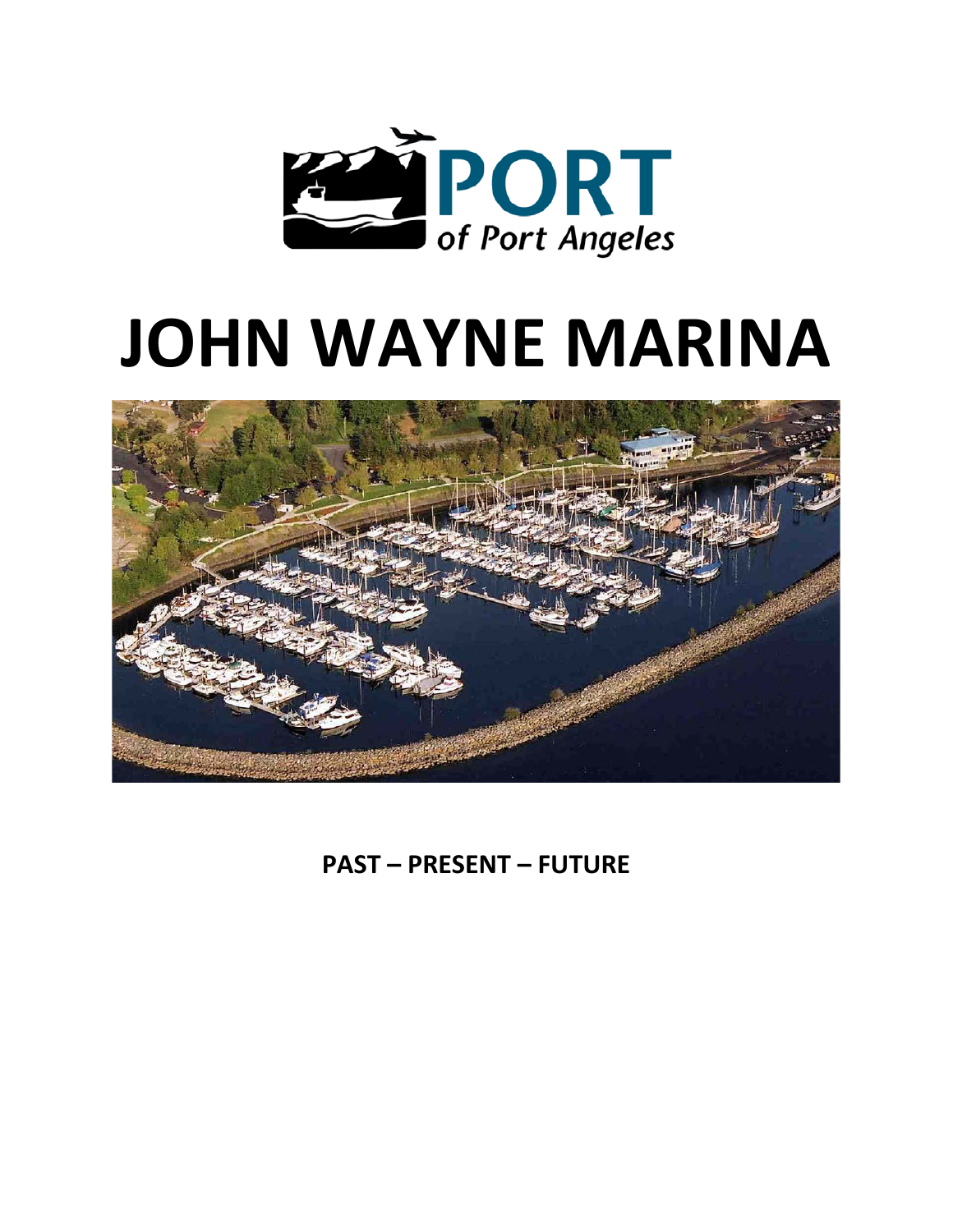# **TABLE OF CONTENTS**

## **INTRODUCTION**

## **HISTORY**

ACQUISITION OF PROPERTY DESIGN AND PERMITTING CONSTRUCTION PHASING

## **PRESENT**

TENANTS AMENITIES

# **FUTURE**

CAPITAL PROJECTS PROJECT DESCRIPTION PERMITTING / ENVIRONMENTAL IMPACTS ROUGH ORDER MAGNITUDE COST TABLE

## **APPENDIX A**

ROUGH ORDER OF MAGNITUDE COST ESTIMATES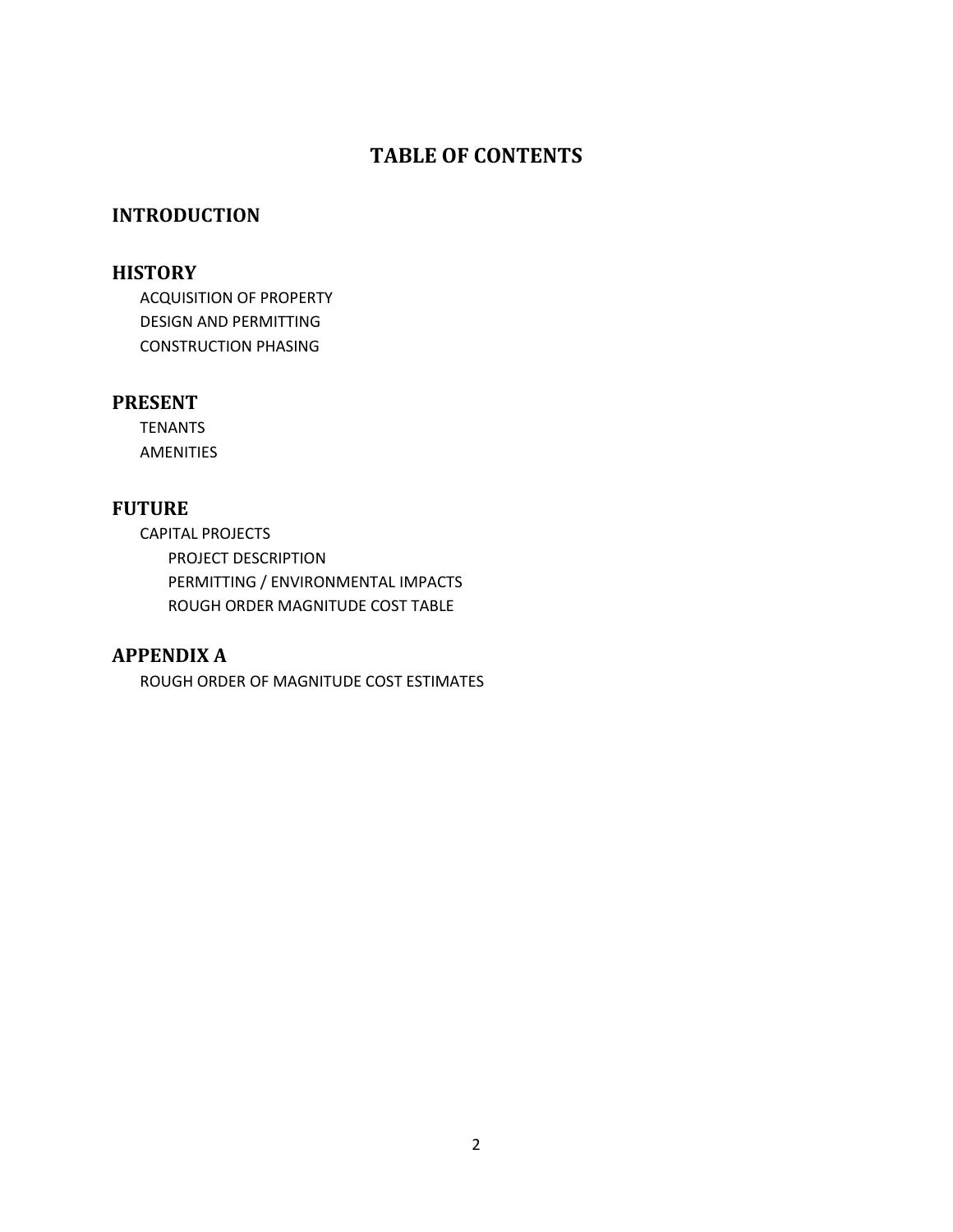# **HISTORY**

# **Acquisition of Property**

By the 1960s, the Port recognized the need for another marina east of Port Angeles, preferably located in or near the city of Sequim. Proposals to build a marina located near the Dungeness Spit met with stiff opposition from the environmental community, but in 1975 actor John Wayne (1907-1979) donated to the Port approximately 25 acres of mostly tidelands at Pitship Point on Sequim Bay for the purpose of constructing a marina. During his life, Wayne frequently sailed his yacht, The Wild Goose, in the Pacific Northwest and liked the area so much that he bought property in Sequim including an additional 100+ acres along Sequim Bay that is still owned by the Wayne family. The tidelands offer came with the condition that marina construction begin by 1980.

## **Design and Permitting**

In 1976 the Port begin work in the preparation of environmental and engineering reports, acquisition of other properties, and in various other endeavors to obtain Federal, State and local agencies approvals to proceed with the construction of the Marina. In 1979 John Wayne died and the marina property was left to his children, subsequently his children transferred their interest in the property to Wayne Enterprises. By 1980 the Port had not yet commenced construction of the marina due to the environmental review process, thus the property reverted to Wayne Enterprises.

The Port proceeded with the permitting and design for the marina and in 1981 Wayne Enterprises retransferred 28.9 acres of tidelands and 1 acre of upland to the Port for the purpose of constructing a marina. The Port agreed that the marina would be known as "John Wayne Marina".

# **Construction Phasing**

The Federal Corps of Engineers and Clallam County permits were issued and construction on John Wayne Marina began in the autumn of 1983. The Marina was built in the dry and construction was conducted in the following phases:

- **1983** Begin construction of marina basin
- **1984** Begin construction of marina moorage structures, upland improvements, administration building and marina access road (Whitefeather Way)
- **1985** Conducted paving of parking lots and access road. **Marina dedicated on September 14, 1985**
- **1986** Installed security gates at floats
- **1987** Expanded "G" Float
- **1989** Expanded "F" Float, constructed south parking lot, and completed harbormaster office and restaurant facility
- **1994** Expanded "C" and "E" Float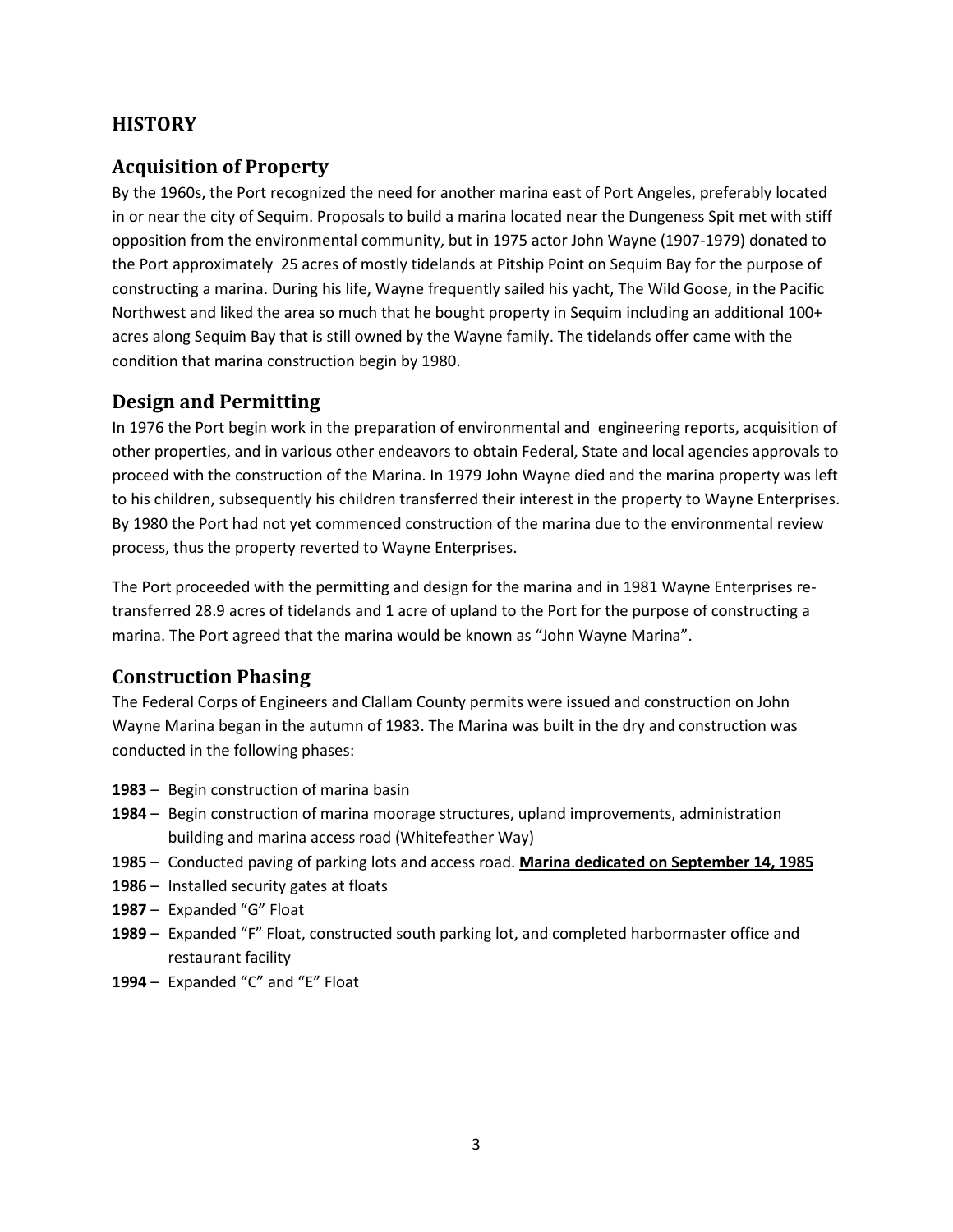## **PRESENT**

Located at Pitship Point (Longitude 123°02'18"W / Latitude 48°03'43"N) in Sequim Bay (approximately 18 miles east of Port Angeles), John Wayne Marina is easily accessible from Seattle, the San Juan Islands, and Canada. Transient moorage is usually available for those who wish to boat up to Sequim Bay and enjoy the weekend. Its location, plus top-notch amenities, has made it a destination for boaters and non-boaters alike. The marina features permanent and guest moorage, excellent marine services such as a restaurant, showers, laundry and banquet facilities, and boat launch ramps, fuel facilities, public beach access, and picnic areas.

The marina is protected by a 1,900 lineal feet rip rap breakwater and currently has 299 slips, ranging in length from 15 to 100 feet (end-ties). The marina is well utilized, with occupancy rates averaging approximately 93% in recent years. Occupancy is near 100% in the peak season (May through September) and declines somewhat in the off-peak season (October through April).

Existing marina floats are constructed of concrete and wood and secured with creosote treated guide piles. Current slip size distribution is detailed below in Table 1.

|                                                                                    | <b>FLOATS</b> |              |              |              |              |                |              |                |               |  |
|------------------------------------------------------------------------------------|---------------|--------------|--------------|--------------|--------------|----------------|--------------|----------------|---------------|--|
| <b>LENGTH</b>                                                                      | $\bf{B}$      | $\mathbf C$  | $\mathbf d$  | $\mathbf{e}$ | F            | $\mathbf G$    | H            | # OF           | <b>LINEAL</b> |  |
| (f <sub>t</sub> )                                                                  |               |              |              |              |              |                |              | <b>SLIPS</b>   | ft            |  |
| 15                                                                                 |               |              |              |              |              | $\overline{2}$ |              | $\overline{2}$ | 30            |  |
| 28                                                                                 |               | 17           | 36           | 18           |              |                |              | 71             | 1,988         |  |
| 30                                                                                 |               |              |              | 18           | 30           |                |              | 48             | 1,440         |  |
| 32                                                                                 |               |              |              |              | 29           |                |              | 29             | 928           |  |
| 36                                                                                 |               |              |              |              |              | 24             |              | 24             | 864           |  |
| 40                                                                                 |               |              |              |              |              |                | 17           | 17             | 680           |  |
| 42                                                                                 |               | 21           |              |              |              |                |              | 21             | 882           |  |
| 45                                                                                 |               |              |              |              |              | 10             |              | 10             | 450           |  |
| 50                                                                                 | 16            |              |              |              |              |                | 11           | 27             | 1350          |  |
| <b>ET 38</b>                                                                       |               |              |              | $\mathbf{1}$ |              |                |              | $\mathbf{1}$   | 38            |  |
| <b>ET 50</b>                                                                       |               | $\mathbf{1}$ |              |              |              |                |              | $\mathbf{1}$   | 50            |  |
| <b>ET 58</b>                                                                       | $\mathbf{1}$  |              |              |              |              |                |              | $\overline{2}$ | 58            |  |
| <b>ET 64</b>                                                                       |               |              | $\mathbf{1}$ |              |              |                |              | $\overline{2}$ | 64            |  |
| <b>ET 68</b>                                                                       |               |              |              |              |              | $\mathbf{1}$   |              | $\overline{2}$ | 68            |  |
| <b>ET70</b>                                                                        |               |              |              |              | $\mathbf{1}$ |                |              | $\overline{2}$ | 70            |  |
| <b>ET98</b>                                                                        |               |              |              |              |              |                | $\mathbf{1}$ | 3              | 98            |  |
| <b>BS</b>                                                                          | 10            | 6            |              | 10           |              | 5              | 6            | 37             | 1,322         |  |
| Total                                                                              |               |              |              |              |              |                |              | 299            | 10,380        |  |
| Notes: ET = End-tie; BS = Broadside; Assumption is average boat length of 36 feet. |               |              |              |              |              |                |              |                |               |  |

#### **Table 1: John Wayne Marina Slip Distribution**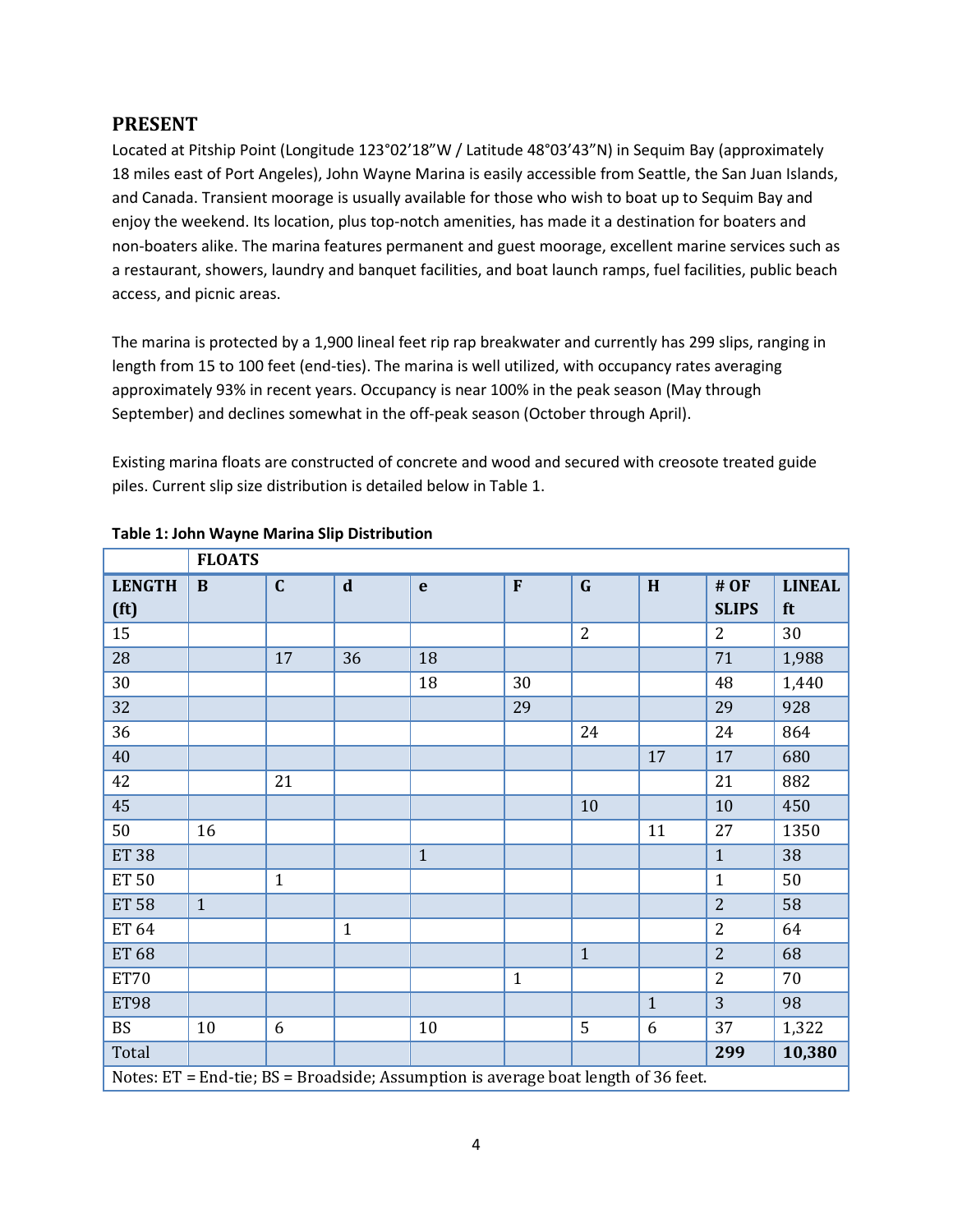# **Tenants**

Dockside Grill Sequim Bay Yacht Club The Water Limousine

# **Amenities**

Restrooms **Showers** Laundry Restaurant Public Meeting Room Park and beach access Boat launch Sewer Pump-Out Gas Diesel Wi-Fi - This service is free to paying marina tenants

# **CAPITAL PROJECTS**

Over the next 20 years there will need to be significant reinvestment of capital into the marina to maintain the current level of services offered. Following are few of the more significant projects (greater than \$500,000) that will need to occur. Under each project there is a short description of the project, the assumptions and a rough order of magnitude budgetary cost estimate. Each estimate is completed as if the project were to occur in 2018. To estimate the future cost an annual inflation percentage of 2.8% is applied, which is recommend by the Washington State Office of Financial Management.

## **PROJECT SUMMARY TABLE**

The table below is a summary of the projects, budget estimates, project year and the inflated cost of the project. The estimates within the table have been rounded to the nearest \$10,000 for ease of presentation.

| PROJECT DESCRIOPTION               | 2018\$<br>(ROUNDED) | <b>PROJECT</b><br><b>YEAR</b> | PROJECT<br>YEAR\$ |
|------------------------------------|---------------------|-------------------------------|-------------------|
| <b>PARKING LOT REHAB. 1</b>        | 400,000             | 2024                          | 470,000           |
| SEWER CONNCECTION TO SEQUIM        | 730,000             | 2026                          | 910,000<br>\$     |
| <b>PARKING LOT REHAB. 2</b>        | 420,000             | 2026                          | 520,000<br>\$     |
| ADMIN. BLDG. MAINT. & IMPROVEMENTS | 750,000             | 2027                          | 960,000<br>Ś      |
| <b>MARINA REDEVELOPMENT</b>        | \$12,900,000        | 2035                          | \$20,630,000      |
| SHORELINE & BREAKWATER RESTORATION | 1,000,000           | 2035                          | 1,600,000         |

**Total Capital Improvements 2023-2038 \$16,200,000 \$25,090,000**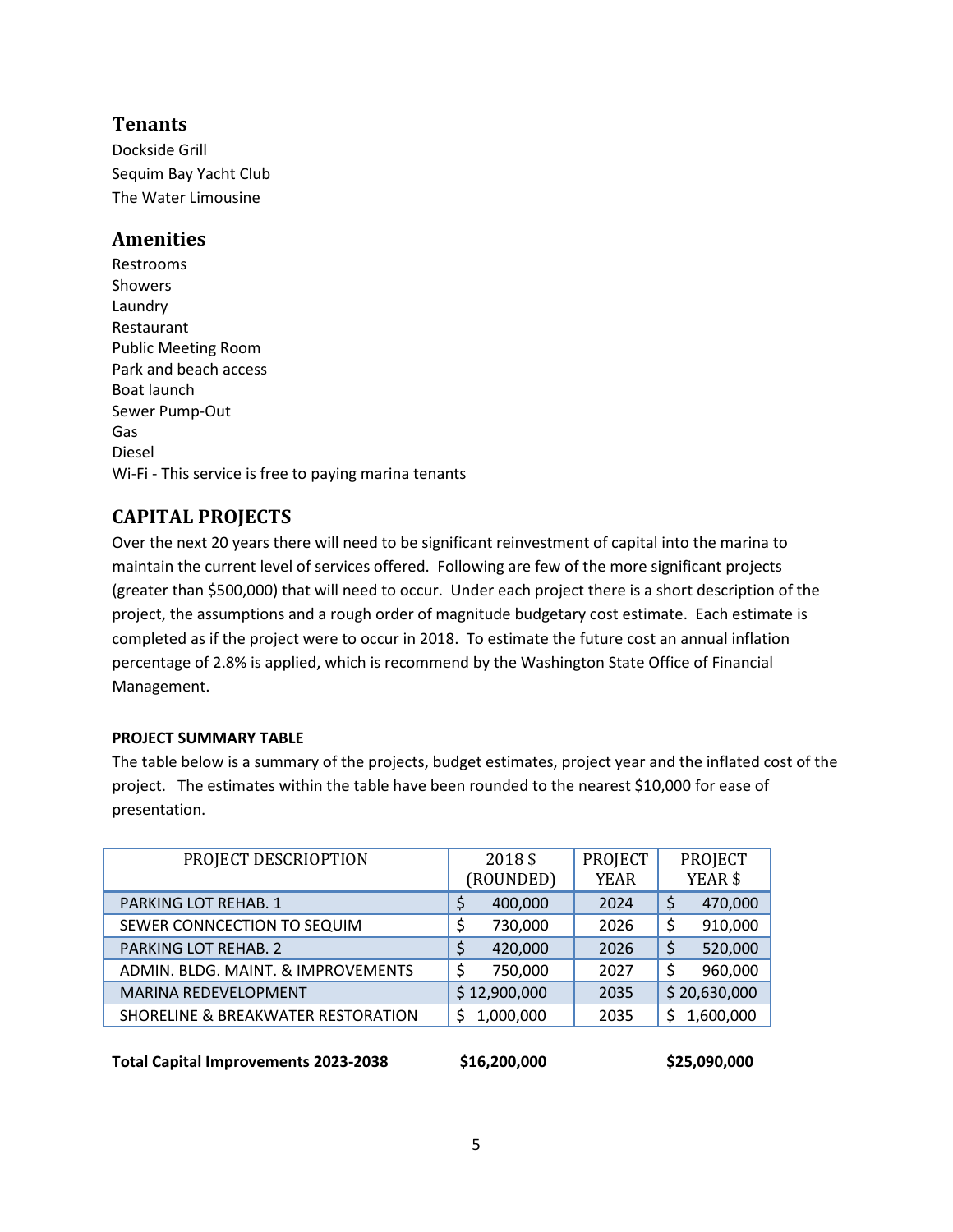#### **MARINA REDEVELOPMENT** (Estimated Construction Date 2035)

**Project Description:** This project consists of demolition and complete replacement of wooden pile, utilities, floats and fingers, site furnishings, gangways and fuel system (excluding upland tanks). **Assumptions:** It is assumed that this would be a complete replacement and potential reconfiguration of the Marina depending on the outcome of a future moorage study. Replaced float area and number of piles will be the same as existing. The actual construction project would be phased and constructed over multiple years, but for ease of presentation it is shown as a single project. The 30% contingency is adequate to cover the additional cost due to phased construction.

## **SANITARY SEWER CONNECTION** (Estimated Construction Date 2026)

**Project Description:** This project consists of selective demolition to existing sewer line, complete demolition of the existing wet well, construction of a new lift station and associated piping. City of Sequim sanitary sewer connection fee is based on 16 equivalent residential units based on (2) 2" water services.

**Assumptions:** Connection to City of Sequim sanitary sewer with W. Sequim Bay Road Right of Way just north of the main Marina entrance at the central parking lot.

#### **PARKING LOT REHABILITATION** (Estimated Construction Dates of 2024 & 2026)

**Project Description:** Complete demolition of existing asphalt at the north, central and south parking lots, fine grading and reuse of existing crushed rock, installation of new asphalt, pavement markings and traffic control.

**Assumptions:** Additional stormwater improvements such as incorporation of Low Impact Development Best Management Practices would not be required.

## **SHORELINE AND BREAKWATER RESTORATION** (Estimated Construction Dates of 2030)

**Project Description**: Project would consist of installation to repair shoreline armoring (rip rap) along the marina shoreline and breakwater. The replacement would be a mix of Heavy Loose Rip Rap and Light Loose Rip Rap.

**Assumptions:** Work to be performed from water side due to limited access from upland. It is not possible to accurately predict the timing or the scope of this work, but undoubtedly there will need to be significant maintenance and repairs completed in the future due to natural wave action erosion and potential heavy storm events.

## **JWM Administration Building** (Estimated Construction Dates of 2027)

**Project Description:** This project would consist of replacement of floor coverings, siding, roofing, windows, interior and exterior paint, deck waterproof weather coating, remodel of restrooms and commercial kitchen, heat pump replacement and lighting upgrades.

**Assumptions:** Project would be split up into multiple smaller projects, but for ease of presentation they were lumped together into one project.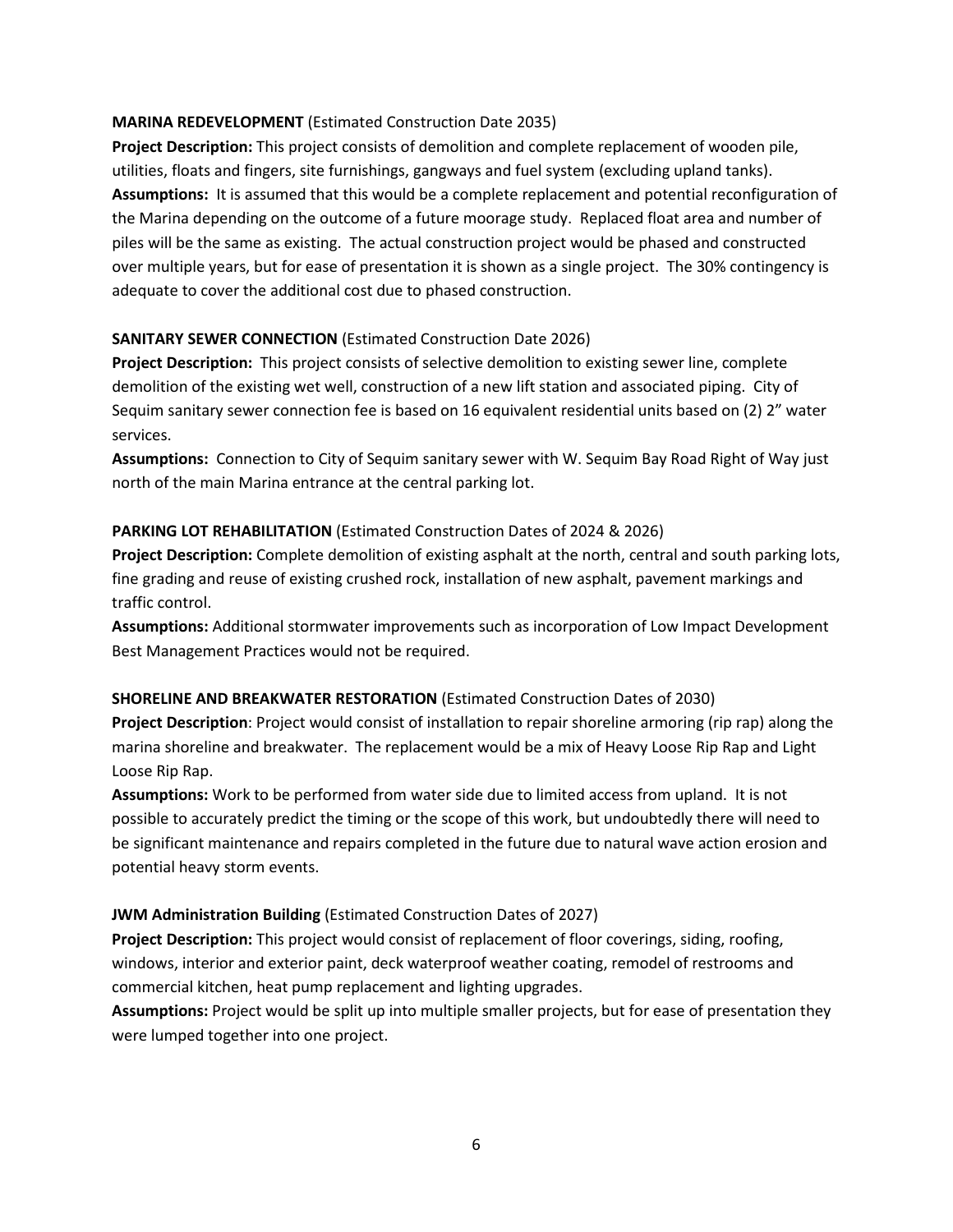# **Permitting Overview**

Development and maintenance projects in or above marine environments generally require permits from federal, state agencies and local government (City of Sequim).

The permit process for in-water projects usually takes 6-months to 24-months and requires the submittal of a Joint Aquatic Resource Permit application to four or five distinct local, state and federal agencies.

Local municipality permits are required to cover local building codes and meet the requirements of the Shoreline Management Act. Federal and State permits are usually required when impacts to navigable waters or fish and wildlife habitat are anticipated. Development activities waterward of the mean higher high water (MHHW) for tidal waters are regulated by the U.S. Army Corps of Engineers (USACE or Corps), Washington State Department of Ecology (ECY), and the Washington State Department of Fish and Wildlife (WDFW).

In addition, the National Oceanographic and Atmospheric Administration (NOAA Fisheries) and U.S. Fish and Wildlife Service (USFWS) must concur that any project requiring federal approvals (a USACE permit, for example) is consistent with the Endangered Species Act (ESA). These agencies will require that proposed projects avoid or reduce project impacts on certain fish and wildlife species through design and/or environmental controls or mitigate impacts through restoration activities.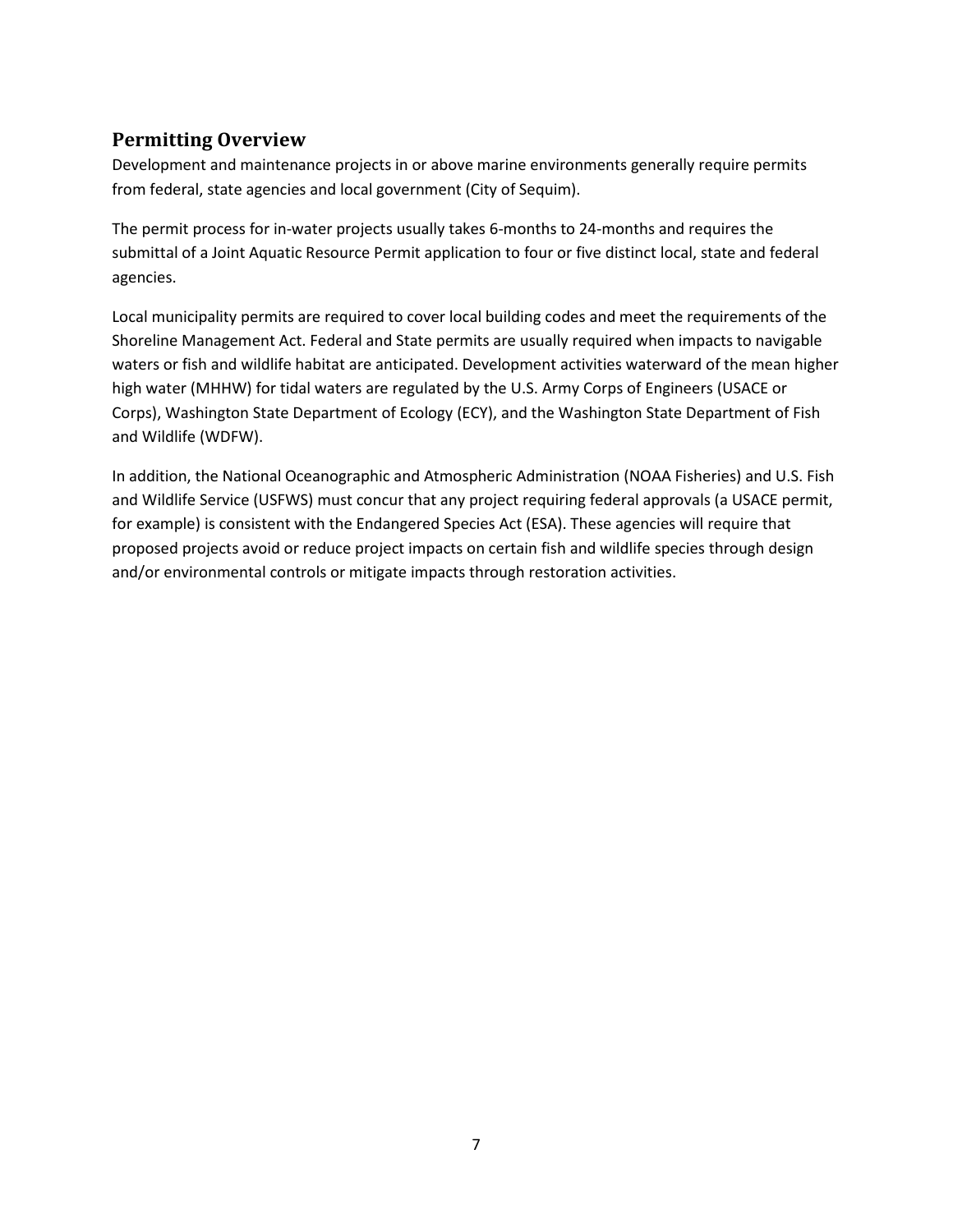## John Wayne Marina Past-Present-Future Appendix A: Rough Order of Magnitude Cost Estimates

|                |                                        |           |                 |                    |              |                       | TOTALS              |
|----------------|----------------------------------------|-----------|-----------------|--------------------|--------------|-----------------------|---------------------|
| <b>ITEM</b>    | <b>DESCRIPTION</b>                     | QUANTITY  | <b>UNITS</b>    | <b>TOTAL COST</b>  |              |                       | CHECK               |
| NO.            |                                        |           |                 | <b>Unit Cost</b>   |              | Total                 | Amount              |
|                | <b>Marina Rehabilitation</b>           |           |                 |                    |              |                       |                     |
| 1              | <b>Remove Reinstall Rubber Bumpers</b> | 200 EA    |                 | \$<br>81.00        | \$           | 16,200.00             | \$<br>16,200.00     |
| $\overline{2}$ | Demo Walers and rub boards             | 44,626 LF |                 | \$<br>2.35         | \$           | 104,871.10            | \$<br>104,871.10    |
| 3              | Remove through rods                    | 11,156 EA |                 | \$<br>5.00         | \$           | 55,780.00             | \$<br>55,780.00     |
| 4              | Remove and replace Concrete Pads       | 239 EA    |                 | \$<br>139.00       | \$           | 33,221.00             | \$<br>33,221.00     |
| 5              | Remove Existing and install new Cleats | 1,200 EA  |                 | \$<br>71.00        | \$           | 85,200.00             | \$<br>85,200.00     |
| 6              | <b>Demo Utilities</b>                  | 10,254 LF |                 | \$<br>1.50         | \$           | 15,381.00             | \$<br>15,381.00     |
| $\overline{7}$ | <b>Potable Water</b>                   | 3,418 LF  |                 | \$<br>15.00        | \$           | 51,270.00             | \$<br>51,270.00     |
| 8              | Electrical                             |           | 1 <sub>LS</sub> | \$<br>1,250,000.00 | \$           | 1,250,000.00          | \$<br>1,250,000.00  |
| 9              | <b>Fire Line</b>                       | 3,418 LF  |                 | \$<br>20.00        | \$           | 68,360.00             | \$<br>68,360.00     |
| 10             | <b>Dock Boxes</b>                      | 100 EA    |                 | \$<br>549.00       | \$           | 54,900.00             | \$<br>54,900.00     |
| 11             | <b>Lumber Disposal</b>                 | 1         | <b>LS</b>       | \$<br>20,000.00    | \$           | 20,000.00             | \$<br>20,000.00     |
| 12             | <b>Demo Floats</b>                     | 29,053 SF |                 | \$<br>1.25         | \$           | 36,316.25             | \$<br>36,316.25     |
| 13             | <b>Float Disposal</b>                  | 3,411 CY  |                 | \$<br>16.00        | \$           | 54,576.60             | \$<br>54,576.60     |
| 14             | <b>Install New Floats</b>              | 29,053 SF |                 | \$<br>82.35        | \$           | 2,392,514.55          | \$<br>2,392,514.55  |
| 15             | <b>Demo Finger</b>                     | 23,259 SF |                 | \$<br>1.25         | \$           | 29,073.75             | \$<br>29,073.75     |
| 16             | <b>Dispose of Fingers</b>              | 2,541 CY  |                 | \$<br>16.00        | \$           | 40,656.00             | \$<br>40,656.00     |
| 17             | <b>Install Monolith Fingers</b>        | 23,259 SF |                 | \$<br>72.35        | \$           | 1,682,788.65          | \$<br>1,682,788.65  |
| 18             | <b>Pile Demo and Disposal</b>          | 134 EA    |                 | \$<br>470.00       | \$           | 62,980.00             | \$<br>62,980.00     |
| 19             | Pile Install                           | 134 EA    |                 | \$<br>4,000.00     | \$           | 536,000.00            | \$<br>536,000.00    |
| 20             | <b>Pile Hoops</b>                      | 134 EA    |                 | \$<br>850.00       | \$           | 113,900.00            | \$<br>113,900.00    |
| 21             | Gangways                               | 5         | EA              | \$<br>21,500.00    | \$           | 107,500.00            | \$<br>107,500.00    |
| 22             | <b>Fuel System</b>                     | 1         | LS              | \$<br>200,000.00   | \$           | 200,000.00            | \$<br>200,000.00    |
|                |                                        | 1         |                 | \$                 | \$           |                       | \$                  |
|                | <b>ITEM OR SCHEDULE TOTAL</b>          |           |                 |                    | \$           | 7,011,488.90          | \$<br>7,011,488.90  |
|                |                                        |           |                 |                    |              |                       |                     |
|                |                                        |           |                 |                    |              | <b>SUBTOTAL</b>       | \$<br>7,011,488.90  |
|                |                                        |           |                 |                    |              | 5% General Conditions | \$<br>350,574.44    |
|                |                                        |           |                 |                    |              | 10% Mobilization      | \$<br>701,148.89    |
|                |                                        |           |                 |                    |              | 12% Contractor OH & P | \$<br>841,378.67    |
|                |                                        |           |                 |                    |              | 30% Contingency       | \$<br>2,103,446.67  |
|                |                                        |           |                 | 8.8% WSST          |              |                       | \$<br>968,707.31    |
|                |                                        |           |                 |                    |              | 3% Permitting         | \$<br>210,344.67    |
|                |                                        |           |                 |                    |              | 10% A/E Consulting    | \$<br>701,148.89    |
|                |                                        |           |                 |                    | <b>TOTAL</b> |                       | \$<br>12,888,238.43 |

| <b>ITEM</b><br>NO. | <b>DESCRIPTION</b>                          | QUANTITY | <b>UNITS</b> | <b>TOTAL COST</b><br>Unit Cost |                  | Total                  |     | TOTALS<br><b>CHECK</b><br>Amount |
|--------------------|---------------------------------------------|----------|--------------|--------------------------------|------------------|------------------------|-----|----------------------------------|
|                    | <b>Shoreline and Breakwater Restoration</b> |          |              |                                |                  |                        |     |                                  |
|                    | Heavy Loose Rip Rap 9-13.1(1)               | 7,700 TN |              | 44.00                          | -S               | 338,800.00             | S.  | 338,800.00                       |
| 2                  | Light Loose Rip Rap 9-13.1(2)               | 3,250 TN |              | 38.50                          |                  | 125,125.00             | S   | 125,125.00                       |
|                    |                                             |          |              |                                |                  |                        |     |                                  |
|                    | <b>ITEM OR SCHEDULE TOTAL</b>               |          |              |                                |                  | 463.925.00             |     | 463.925.00                       |
|                    |                                             |          |              |                                |                  |                        |     |                                  |
|                    |                                             |          |              |                                | <b>SUBTOTAL</b>  |                        |     | 463,925.00                       |
|                    |                                             |          |              |                                |                  | 10% General Conditions | Ъ   | 46,392.50                        |
|                    |                                             |          |              |                                | 10% Mobilization |                        |     | 46,392.50                        |
|                    |                                             |          |              |                                |                  | 15% Contractor OH & P  | \$. | 69,588.75                        |
|                    |                                             |          |              |                                | 30% Contingency  |                        |     | 139,177.50                       |
|                    |                                             |          |              |                                | 8.8% WSST        |                        |     | 67,361.91                        |
|                    |                                             |          |              |                                | 15% Permitting   |                        |     | 69,588.75                        |
|                    |                                             |          |              |                                |                  | 20% A/E Consulting     |     | 92,785.00                        |
|                    |                                             |          |              |                                | TOTAL            |                        |     | 995,211.91                       |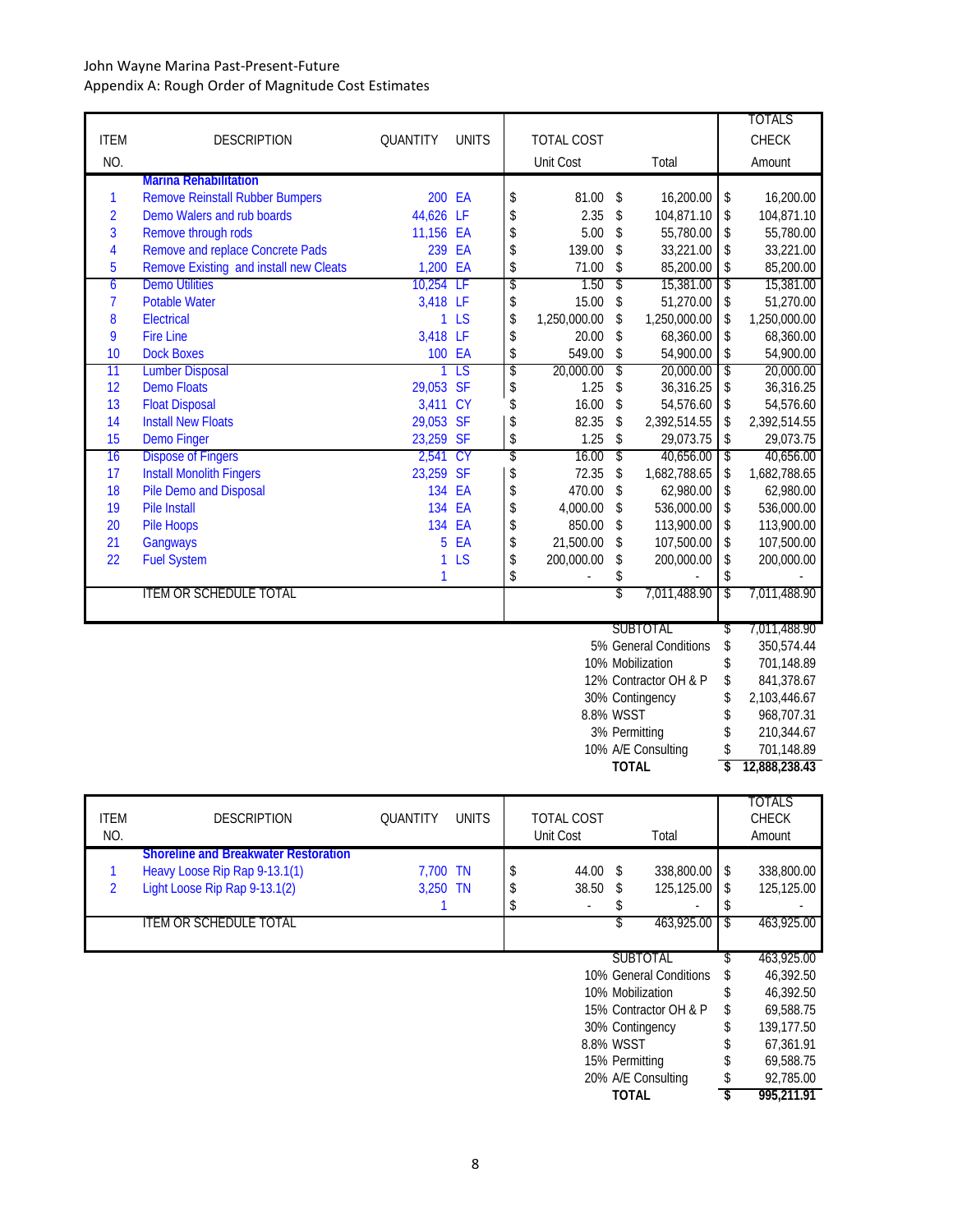## John Wayne Marina Past-Present-Future Appendix A: Rough Order of Magnitude Cost Estimates

| <b>ITEM</b><br>NO. | <b>DESCRIPTION</b>                     | <b>QUANTITY</b> | <b>UNITS</b>    | <b>TOTAL COST</b><br>Unit Cost |              | Total                  |    | TOTALS<br><b>CHECK</b><br>Amount |
|--------------------|----------------------------------------|-----------------|-----------------|--------------------------------|--------------|------------------------|----|----------------------------------|
|                    | <b>Administration Building</b>         |                 |                 |                                |              |                        |    |                                  |
| 1                  | <b>Floor Coverings</b>                 | 4,555 SF        |                 | \$<br>6.25                     | \$           | 28,468.75              | \$ | 28,468.75                        |
| $\overline{2}$     | <b>Hardie Board Siding</b>             | 2,648 SF        |                 | \$<br>6.86                     | \$           | 18,165.28              | \$ | 18,165.28                        |
| 3                  | <b>Torch Down Roofing</b>              | 700 SF          |                 | \$<br>13.25                    | \$           | 9.275.00               | \$ | 9.275.00                         |
| 4                  | <b>Sheet Metal Roof</b>                | 3,607 SF        |                 | \$<br>12.00                    | \$           | 43,284.00              | \$ | 43,284.00                        |
| 5                  | <b>Windows</b>                         | 816 SF          |                 | \$<br>25.08                    | \$           | 20,467.20              | \$ | 20,467.20                        |
| 6                  | <b>Interior Paint</b>                  |                 | <b>LS</b>       | \$<br>25,000.00                | \$           | 25,000.00              | \$ | 25,000.00                        |
|                    | <b>Exterior Paint and Caulking</b>     | 2,648 SF        |                 | \$<br>4.00                     | \$           | 10,592.00              | \$ | 10,592.00                        |
| 8                  | <b>Deck Waterproof Weather Coating</b> |                 | 1 <sub>LS</sub> | \$<br>45,000.00                | \$           | 45,000.00              | \$ | 45,000.00                        |
| 9                  | <b>Remodel Mens Restrooms</b>          |                 | 2 EA            | \$<br>17,500.00                | \$           | 35,000.00              | \$ | 35,000.00                        |
| 10                 | <b>Remodel Womens Restrooms</b>        |                 | 2 EA            | \$<br>17,500.00                | \$           | 35,000.00              | \$ | 35,000.00                        |
| 11                 | <b>Remodel Meeting Room Kitchen</b>    |                 | <b>LS</b>       | \$<br>50,000.00                | \$           | 50,000.00              | \$ | 50,000.00                        |
| 12                 | Replace HVAC HP-3                      |                 | EA              | \$<br>30,000.00                | \$           | 30,000.00              | \$ | 30,000.00                        |
| 13                 | <b>LED Lighting Upgrades</b>           |                 | 44 EA           | \$<br>179.54                   | \$           | 7,899.76               | \$ | 7,899.76                         |
|                    |                                        | 1               |                 | \$                             |              |                        | \$ |                                  |
|                    | <b>ITEM OR SCHEDULE TOTAL</b>          |                 |                 |                                | \$           | 358,151.99             | \$ | 358,151.99                       |
|                    |                                        |                 |                 |                                |              |                        |    |                                  |
|                    |                                        |                 |                 |                                |              | <b>SUBTOTAL</b>        |    | 358,151.99                       |
|                    |                                        |                 |                 |                                |              | 10% General Conditions | \$ | 35,815.20                        |
|                    |                                        |                 |                 |                                |              | 10% Mobilization       | \$ | 35,815.20                        |
|                    |                                        |                 |                 |                                |              | 15% Contractor OH & P  | \$ | 53,722.80                        |
|                    |                                        |                 |                 |                                |              | 30% Contingency        |    | 107,445.60                       |
|                    |                                        |                 |                 | 8.8% WSST                      |              |                        |    | 52,003.67                        |
|                    |                                        |                 |                 |                                |              | 10% Permitting         |    | 35,815.20                        |
|                    |                                        |                 |                 | 20% A/E Consulting             |              |                        |    | 71,630.40                        |
|                    |                                        |                 |                 |                                | <b>TOTAL</b> |                        | \$ | 750,400.05                       |

| <b>ITEM</b><br>NO. | <b>DESCRIPTION</b>                          | <b>QUANTITY</b> | <b>UNITS</b>  | TOTAL COST<br>Unit Cost | Total                  | TOTALS<br><b>CHECK</b><br>Amount |
|--------------------|---------------------------------------------|-----------------|---------------|-------------------------|------------------------|----------------------------------|
|                    | <b>Sanitary Sewer Connection</b>            |                 |               |                         |                        |                                  |
|                    | <b>City of Sequim Sewer Connection Fees</b> |                 | <b>16 ERU</b> | \$<br>9,050.00          | 144,800.00<br>-S       | \$<br>144,800.00                 |
| 2                  | Sawcutting                                  | 100 LF          |               | 5.00                    | 500.00<br>S            | \$<br>500.00                     |
| 3                  | <b>Excavation</b>                           |                 | 156 CY        | 29.79                   | 4,634.00               | \$<br>4,634.00                   |
| 4                  | <b>Backfill</b>                             |                 | 140 CY        | 48.18                   | 6,745.20               | \$<br>6,745.20                   |
| 5                  | DI pipe 4"                                  | 105 LF          |               | \$<br>27.00             | 2,835.00<br>S          | \$<br>2,835.00                   |
| 6                  | <b>Sewer Pump Station</b>                   |                 | <b>LS</b>     | \$<br>190,000.00        | 190,000.00             | \$<br>190,000.00                 |
|                    |                                             |                 |               |                         |                        |                                  |
|                    | <b>ITEM OR SCHEDULE TOTAL</b>               |                 |               |                         | 349,514.20             | 349,514.20                       |
|                    |                                             |                 |               |                         |                        |                                  |
|                    |                                             |                 |               |                         | <b>SUBTOTAL</b>        | 349,514.20                       |
|                    |                                             |                 |               |                         | 10% General Conditions | 34,951.42                        |
|                    |                                             |                 |               |                         | 10% Mobilization       | 34,951.42                        |
|                    |                                             |                 |               |                         | 15% Contractor OH & P  | 52,427.13                        |
|                    |                                             |                 |               |                         | 30% Contingency        | 104,854.26                       |
|                    |                                             |                 |               |                         | 8.8% WSST              | 50,749.46                        |
|                    |                                             |                 |               |                         | 10% Permitting         | 34,951.42                        |
|                    |                                             |                 |               |                         | 20% A/E Consulting     | 69,902.84                        |
|                    |                                             |                 |               |                         | <b>TOTAL</b>           | 732,302.15                       |